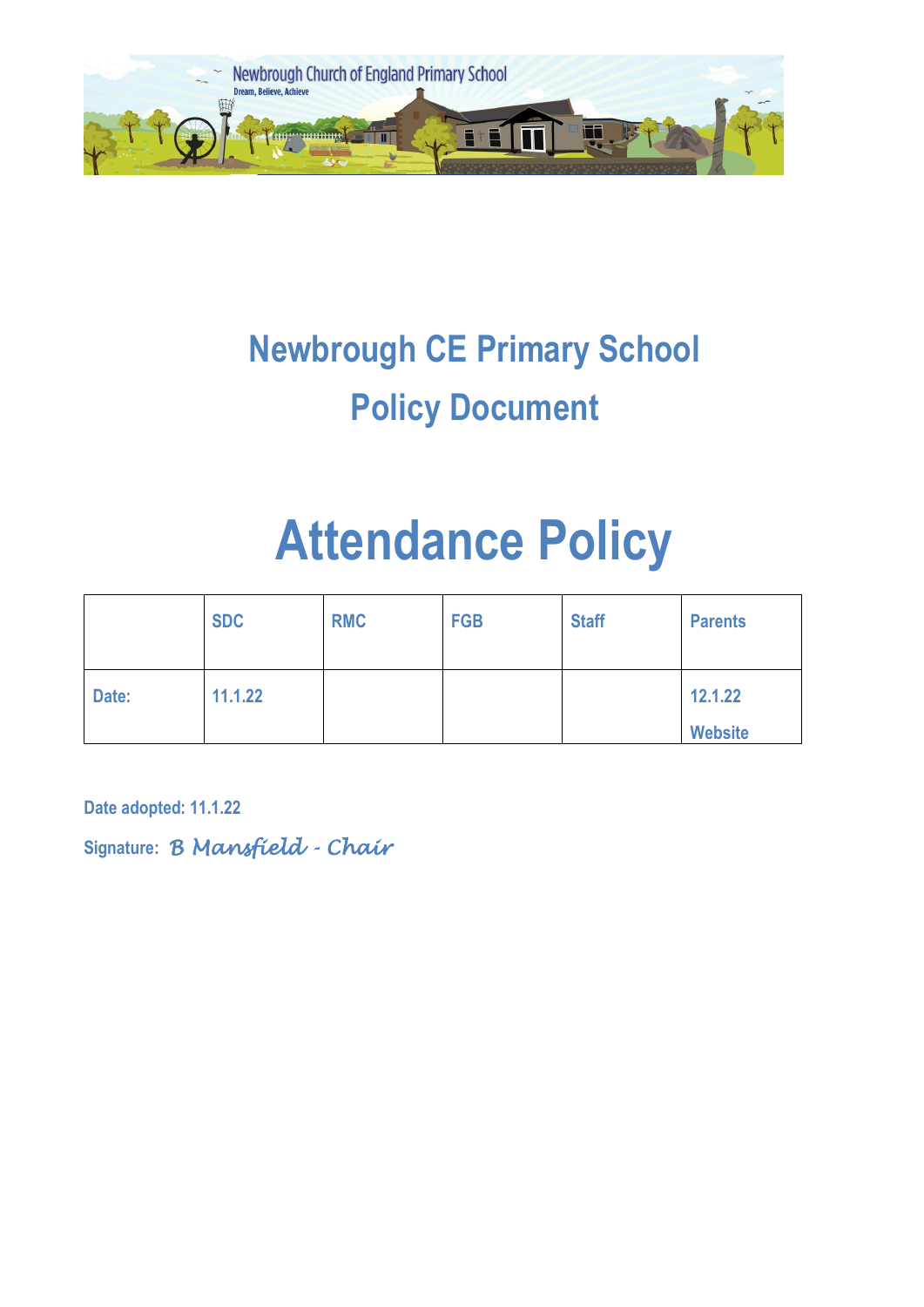#### **NEWBROUGH CHURCH OF ENGLAND PRIMARY SCHOOL School Attendance Policy**

#### **Attendance Statement and Introduction.**

Excellent attendance promotes excellent learning. Regular school attendance is essential if young people are to achieve their full potential.

We believe that regular school attendance is crucial to allowing young people to maximise the educational opportunities available to them and become emotionally resilient, confident and competent and able to realise their full potential and make a positive contribution to their community.

We value all our pupils and believe they are entitled to an excellent education. As set out in this policy, we will work with families and others as appropriate to identify the reasons for poor attendance and try to resolve any difficulties. Early intervention will be a priority.

We believe attendance is a shared responsibility, involving the whole school community and local community; our Attendance Policy should not be viewed in isolation; it is a thread that runs through all aspects of school improvement, and is supported by our policies on safeguarding, anti-bullying, behaviour and SEND /inclusion policies. This policy also takes into account the Human Rights Act 1998, the Disability Discrimination Act 1995 and the Race Relations Act 2000.

| <b>Attendance</b> | <b>Description</b>    | <b>Description</b>        | Approx.weeks lost per<br>year |
|-------------------|-----------------------|---------------------------|-------------------------------|
| $98 - 100%$       | <b>Excellent</b>      | Excellent                 | Less than 1                   |
| 96-98%            | Good                  | Good                      | 1 to 1 $1/2$                  |
| 93-96%            | <b>Of concern</b>     | Satisfactory              | $11/2$ to 2                   |
| 91-93%            | <b>Unsatisfactory</b> | Unsatisfactory            | $2$ to $3$                    |
| <b>Below 90%</b>  |                       | <b>Persistent Absence</b> | More than 3                   |

#### **We define our key levels of attendance as:**

#### **Principles**

We believe the following principles underpin our approach to managing attendance:

 Pupils and parents/carers should understand the issues and procedures relating to attendance and punctuality.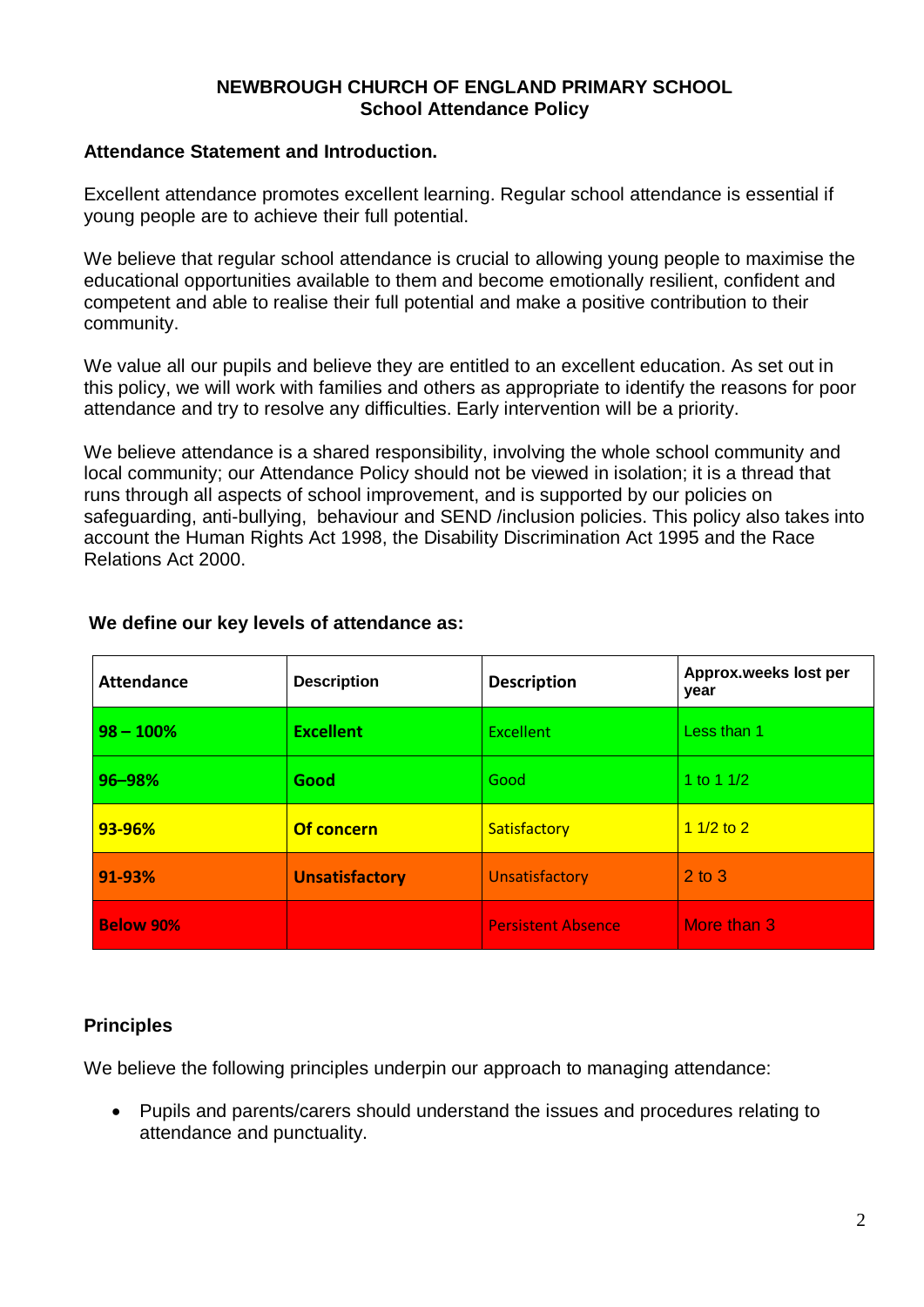- All school staff, including governors, administrative and support staff should understand the issues and procedures for attendance and punctuality
- We will aim to ensure we have clear and well communicated procedures for supporting pupils to come to school.
- Attendance issues are to be addressed within the curriculum with staff highlighting the need for excellent attendance.
- Parents/carers and pupils are to have the opportunity to raise concerns and share in addressing those concerns .
- Governors will ensure the allocation of resources e.g. time, people to support the policy
- We will reward pupils who have good attendance and those who strive to improve their attendance
- We will identify patterns of absence and intervene early. *Research shows patterns of attendance are established early in a school career. Children who miss significant amounts of their education in primary schools are more likely to truant later on.*
- Sanctions for failing to ensure regular attendance should be fully understood by the whole school community and parents/carers.

#### **Rights/Roles/ Responsibilities**

There is a clear link between poor attendance at school and lower academic achievement.

We believe that improved school attendance can only be achieved if it is viewed as a shared responsibility of the school staff, governors, parents/carers, pupils and the wider school community.

#### **The Governing Body will**:

- Ensure that the importance and value of good attendance is promoted to pupils and their parents/carers.
- Have a named senior member of staff to lead on attendance (School Attendance Lead /or SAL). At Newbrough Primary School this member of staff is currently the Headteacher.
- Annually review the school's Attendance Policy and ensure the required resources are available to fully implement the policy
- Identify a member of the governing body to lead on attendance matters. At Newbrough Primary School this governor is Barbara Mansfield.
- Ensure that the Registration Regulations, England, 2006 and other attendance related legislation is complied with.
- Monitor the school's attendance and related issues through termly reporting at Governing Body Meetings.
- Ensure that attendance data is reported to the Local Authority and the Department of Education as required and on time.
- Have clear systems in school to report, record and monitor the attendance of all pupils, including those who may be educated off-site .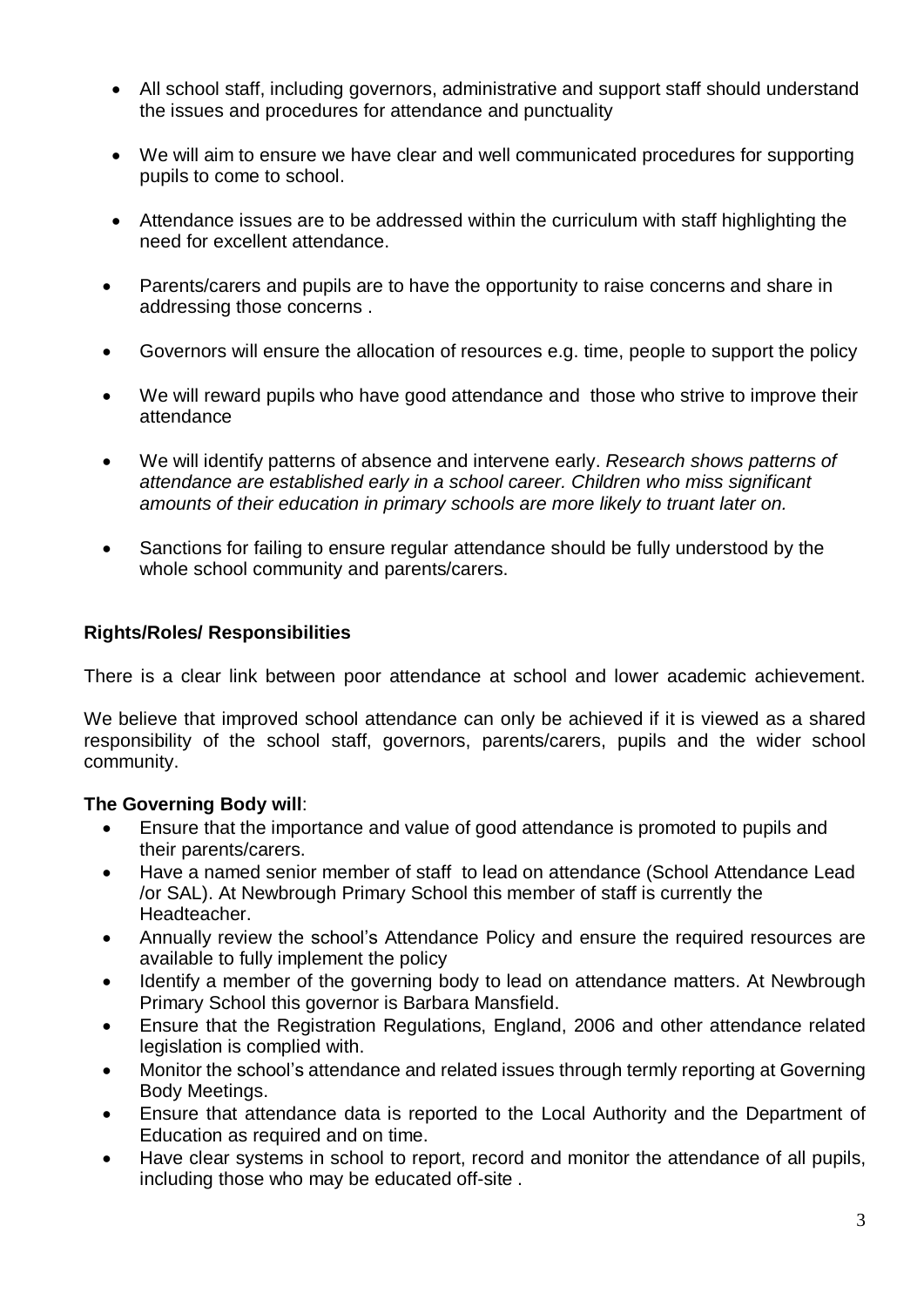- Ensure that there are procedures for collecting and analysing attendance data frequently to identify causes and patterns of absence
- Ensure that data is understood and used to devise solutions and to evaluate the effectiveness of interventions

#### **The Headteacher will:**

- Ensure parents / carers have been contacted and informed on the first day of absence via a text message/and or a phone call by 9:30am
- Actively promote the importance and value of good attendance to pupils and their parents/carers**.**
- Form positive relationships with pupils and parents/carers
- Ensure that there is a whole school approach which reinforces good school attendance; with good teaching and learning experiences that encourage all pupils to attend and to achieve. A positive learning climate is essential for promoting good attendance
- Monitor the implementation of the Attendance Policy and ensure that the policy is reviewed annually.
- Make staff aware of the Attendance Policy and are adequately trained to address attendance issues
- Ensure that the Registration Regulations, England, 2006 and other attendance related legislation is complied with for example School Attendance – Departmental advice Oct 2014.
- Have a named member of staff to lead on attendance (SAL) and allocate them sufficient time and resource. At Newbrough C of E Primary School this person is currently the headteacher
- Return school attendance data to the Local Authority and Department of Education as required and on time
- Report the school's attendance and related issues through termly reporting to the Governing Body and on a half termly basis to the lead governor for attendance
- Have systems in place to report, record and monitor the attendance of all pupils, including those who may be educated off-site.
- Collate and analyse attendance data frequently to identify causes and patterns of absence
- Interpret the data to develop solutions and to evaluate the effectiveness of interventions
- Involve Education Welfare and develop a multi-agency response to improve attendance and support pupils and their families
- Document interventions used to a standard required by the local authority should legal proceedings be instigated

#### **The Class Teacher will:**

- Actively promote the importance and value of good attendance to pupils and their parents/carers.
- Form positive relationships with pupils and parents/carers
- Contribute to a whole school approach which reinforces good school attendance; with good teaching and learning experiences that encourage all pupils to attend and to achieve. A positive learning climate is essential for promoting good attendance.
- Comply with the Registration Regulations, England, 2006 and other attendance related legislation
- Contribute to systems to report, record and monitor the attendance of all pupils, including those who may be educated off-site
- Contribute to the analysis of attendance data to identify causes and patterns of absence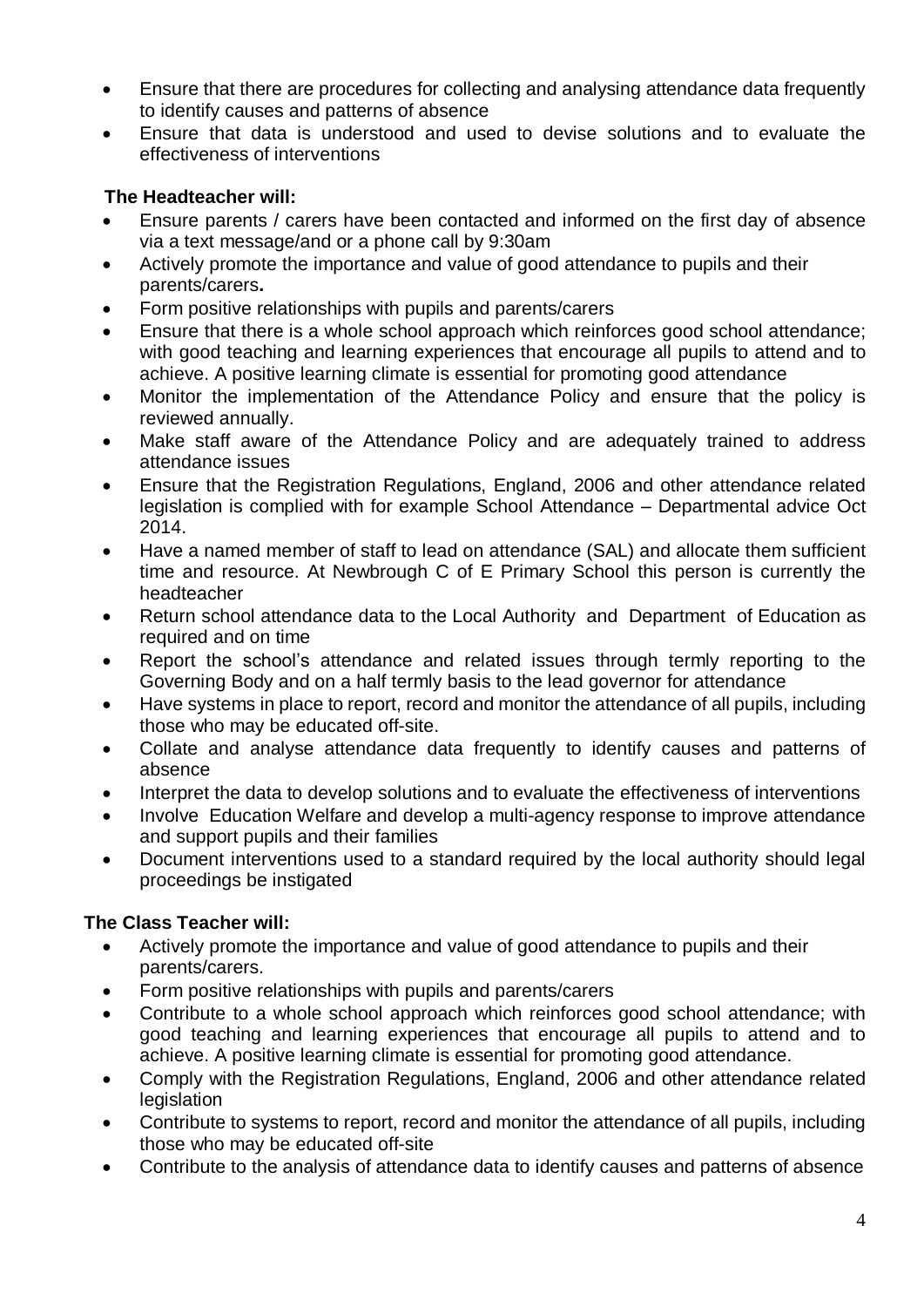- Contribute to the evaluation of school strategies and interventions
- Work with the Education Welfare Officer and other agencies to improve attendance and support pupils and their families
- Document interventions used to a standard required by the local authority should legal proceedings be instigated.

#### **Parents/Carers will:**

- Talk to their child about school and what goes on there. Take a positive interest in their child's work and educational progress
- Instill the value of education and regular school attendance within the home
- Encourage their child to look to the future and have aspirations
- Contact the school before 9.00am if their child is absent to let them know the reason why and the expected date of return. Follow this up with a note where possible.
- Avoid unnecessary absences. Wherever possible make appointments for the Doctors, Dentists etc. outside of school hours.
- Ask the school for help if their child is experiencing difficulties
- Inform the school of any change in circumstances that may impact on their child's attendance.
- Support the school: take every opportunity to get involved in their child's education, form a positive relationship with school and acknowledge the importance of children receiving the same messages from both school and home
- Encourage routine at home, for example, bed times, homework, preparing school bag and uniform the evening before
- Not keep their child off school to go shopping, to help at home or to look after other members of the family.
- Avoid taking their child on family holidays during term-time.

#### **Legal Framework**

Section 7 of the 1996 Education Act states that parents must ensure that children of compulsory school age receive efficient full-time education suitable to their age, ability and aptitude to any special educational needs they may have, either by regular attendance at school or otherwise.

A child is of Compulsory School Age at the beginning of the term following their 5<sup>th</sup> birthday. A child ceases to be of compulsory school age on the last Friday in June of the school year in which they reach the age of 16.

Under the Education Act 1996, the Local Authority has a statutory responsibility to ensure that parents secure education for children of compulsory school age and where necessary, use legal enforcement. This responsibility is undertaken by Education Welfare.

The Education (Pupil Registration) (England) Regulations 2006, expect schools to take an attendance register twice a day, once at the start of the morning session and then again during the afternoon session.

The register must record whether the pupil was:

- present;
- · absent;
- present at approved educational activity; or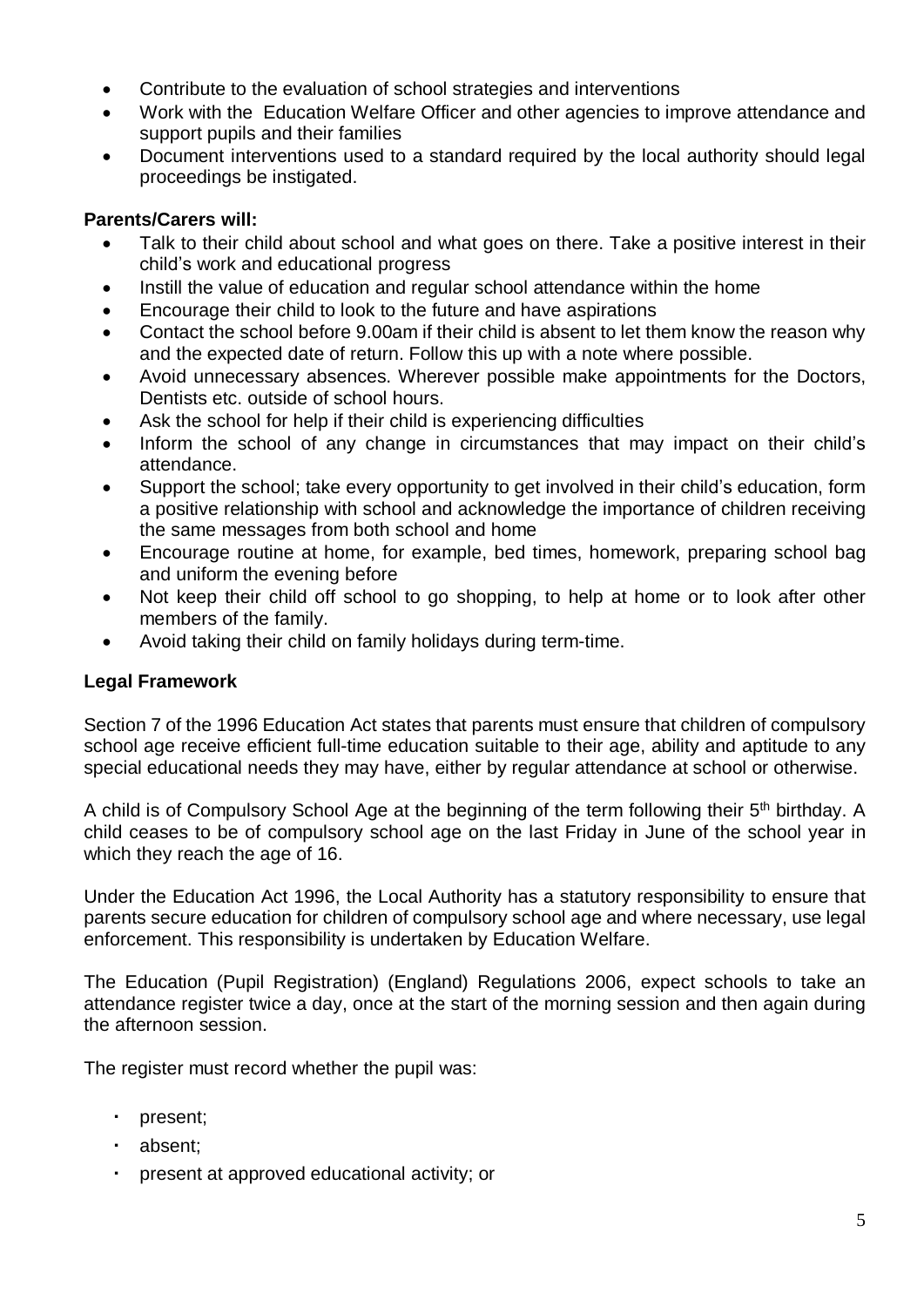▪ un-able to attend due to exceptional circumstances.

#### **Categorising absence**

Where pupils of compulsory school age are recorded as absent, the register must show whether the absence is authorised or unauthorised.

Absence can only be authorised by the school and cannot be authorised by parents/carers. All absences will be treated as unauthorised unless a satisfactory explanation and or evidence for the pupil's absence has been received.

Parents/carers should advise the school by telephone on the first day of absence and provide the school with an expected date of return. This should be followed up in the form of a written note from the parent/carer, though verbal explanations may be acceptable where this is considered appropriate. Alternative arrangements will be agreed with non-English speaking parents/carers.

Absence will be categorised as follows:

#### **Illness**

In most cases a telephone call or a note from the parent/carer informing the school that their child is ill will be acceptable. Where there are repeated absences due to reported illness parents/carers may be asked to provide medical evidence. This will usually be in the form of an appointment card, prescription etc. or in some cases a doctor's note. When attendance is 90% it is likely we will request a doctor's note.

#### **Medical/Dental Appointments**

Parents /carers are advised where possible to make medical and dental appointments outside of the school day. Where this is not possible, pupils should attend school for part of the day. Parents should show the appointment card to school.

#### **Other Authorised Circumstances**

This relates to occasions where there is cause for absence due to exceptional circumstances, for example family bereavement, visiting a parent in prison or part time timetable agreed as part of a reintegration package.

#### **Excluded (No alternative provision made**)

Exclusion from attending school is counted as an authorised absence. The child's class teacher working with the SAL will make arrangements for work to be sent home.

#### **Leave of absence during term time.**

Amendments to the 2006 pupil regulations remove references to family holiday, extended leave and the statutory threshold of ten school days .(Authorised at the discretion of the Head Teacher)

The amendments make clear that:

'**Head Teachers may not grant any leave of absence during term time unless there are exceptional circumstances .Head Teachers should determine the number of school days a child can be away from school if the leave is granted'**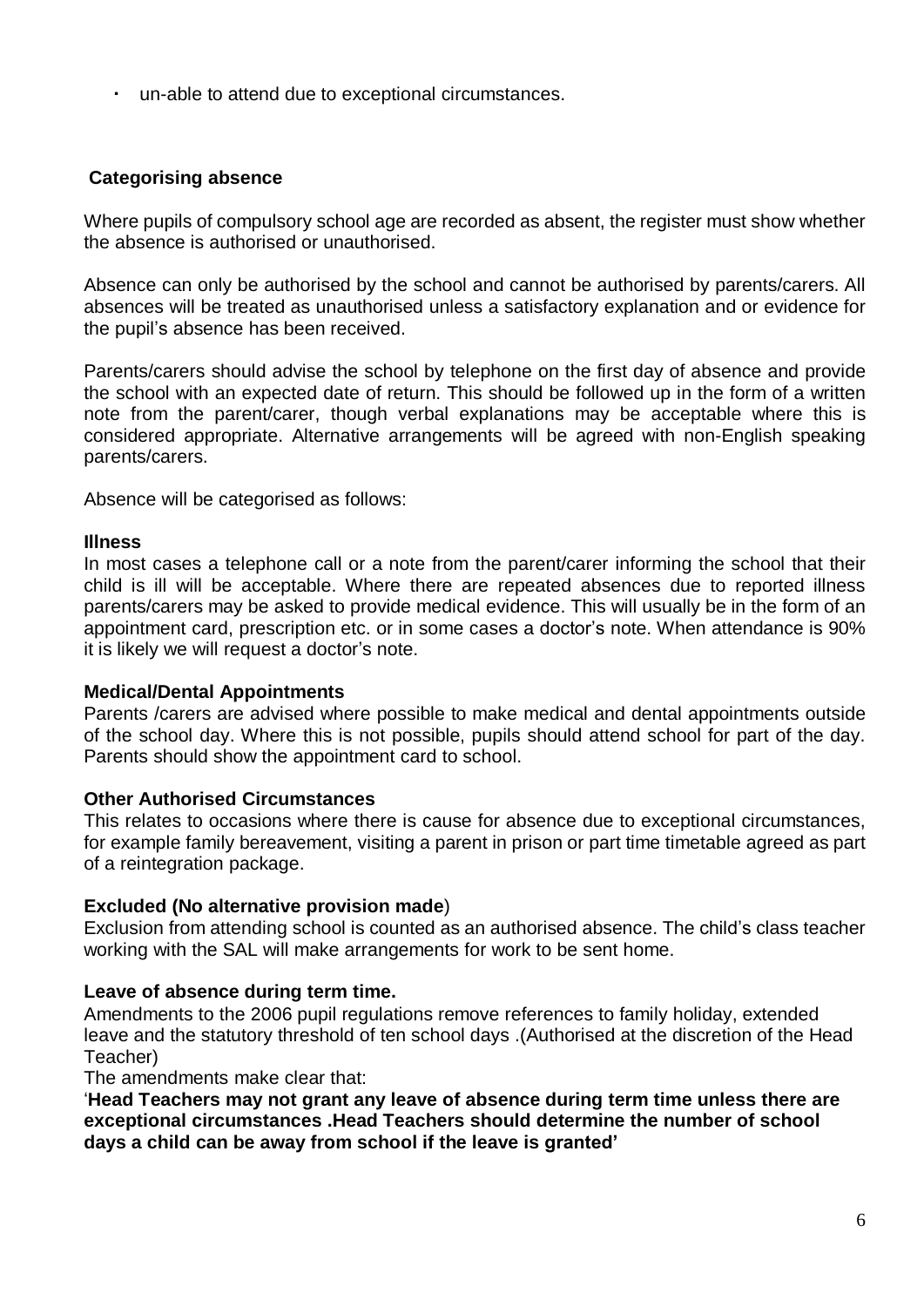Leave of absence during term time is entirely at the discretion of the Head Teacher and is not a parental right.

It is at the Head Teacher's discretion to request the Local authority to issue a Fixed Penalty **Notice** 

All decisions in relation to whether leave of absence is granted (authorised) or not (unauthorised) should be applied consistently and equitably.

#### **Leave of Absence Application Process**

- A parent/carer requesting leave of absence during term time should make the application in writing at least two weeks in advance
- School may invite the parent/carer into school to discuss the reasons for the application and the impact the absence may have on the child's education
- The school will reply to all applications. All replies will be signed and dated by the Headteacher.
- If leave is not granted, the reason for not authorising a request will be clearly stated, explaining why exceptional circumstances have not been met, in addition to the possible consequences of disregarding the refusal to grant absence. i.e. a request to the Local Authority to issue a Penalty notice. All replies should be signed and dated by the Headteacher/Acting Head
- If leave is granted, the length of authorised absence will be clearly stated including the date the child is expected to return to school including possible consequences if the child fails to return on that date. All replies will be signed and dated by the Headteacher.
- If a parent /carer removes their child from school without requesting leave of absence or without authorisation from the Head Teacher AND the Head Teacher wishes the Local Authority to issue a Penalty Notice; the parent will be informed in writing that a request to the Local authority to issue a Penalty Notice is being made.

N.B. A minimum absence of ten sessions (five school days) which are unauthorised must be recorded against the pupils name within a 6-12 week period. This guidance is in accordance with the Local Code of Conduct for Penalty Notices which was reviewed and revised in September 2013

If a pupil fails to return and contact with the parents /carers has not been made or received, school **may** take the pupil off the school's roll in compliance with the Education (Pupil Registration) (England) Regulations 2006. This means that the child will lose their school place.

#### **Religious Observance**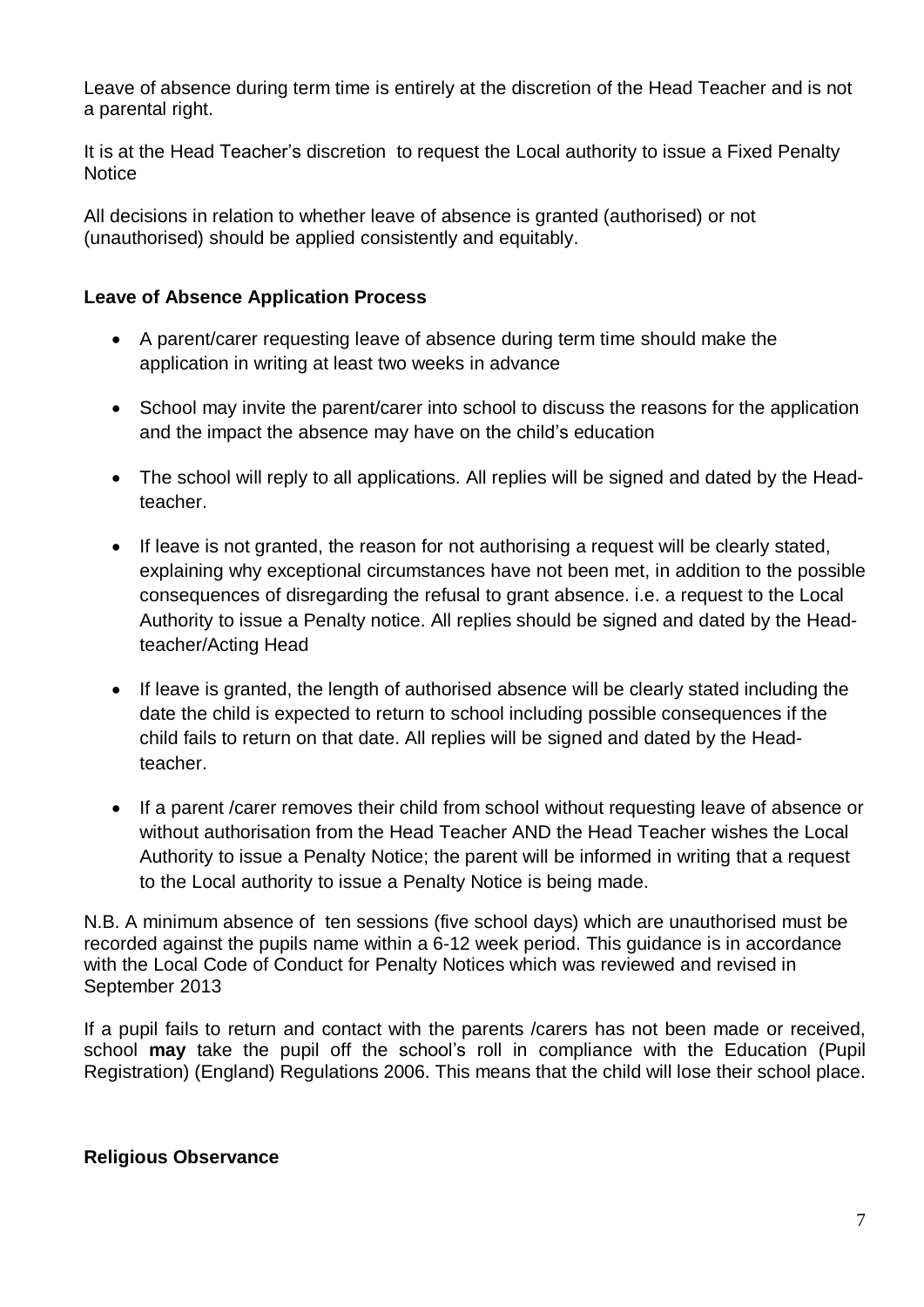We acknowledge the multi-faith nature of British society and recognise that on some occasions, religious festivals may fall outside school holiday periods or weekends and this necessitates a consideration of authorised absence or special leave for religious observance.

It is reasonable for a parent/carer to request their children not to attend school on any day of religious observance if recognised by the parent's/carer's religious body.

Parents/carers are requested to give advance notice to the school if they intend their child to be absent.

However, in the interests of fulfilling the academic requirements of the school and limiting the authorised absence rate of the school, it is identified as reasonable that no more than one day be designated for any individual occasion of religious observance/festival and no more than three days in total in any academic year. Any further absence will be categorised as unauthorised.

#### **Traveller Absence**

The aim for the attendance of Traveller children, in common with all other children, is to attend school as regularly and as frequently as possible.

To protect Traveller parents/carers from unreasonable prosecution for non-attendance, the Education Act 1944, section 86, states that a Traveller parent is safe from prosecution if their child accrues 200 attendances (i.e. 200 half days) in a year. This is only when the family are engaged in a trade or business that requires them to travel and when the child is attending school as regularly as that trade permits.

It does not mean that part-time education for Traveller children is legally acceptable, nor does it relieve parents/carers of their duties to ensure that their children are receiving suitable education when not at school.

When in or around Northumberland, if a family can reasonably travel back to their Base School (see below) then the expectation is that their child will attend full-time.

Newbrough C of E Primary School will be regarded as the base school if it is the school where the child normally attends when they are not travelling. However, the pupil must have attended in the last 18 months. Traveller children can register at other schools temporarily while away from their base school. In such cases, the pupil's school place at Newbrough C of E Primary School will be kept open for them whilst travelling. This is to protect them from unfairly losing their place at their school of usual attendance.

Newbrough C of E Primary School can only effectively operate as the child's base school if it is engaged in on-going dialogue with Traveller families. This means that parents/carers must:

- advise of their forthcoming travelling patterns before they happen; and
- inform the school regarding proposed return dates

We will authorise absence of Traveller children if we are satisfied that a family is travelling and has given indication that they intend to return.

Traveller children will be recorded as attending an approved educational activity when: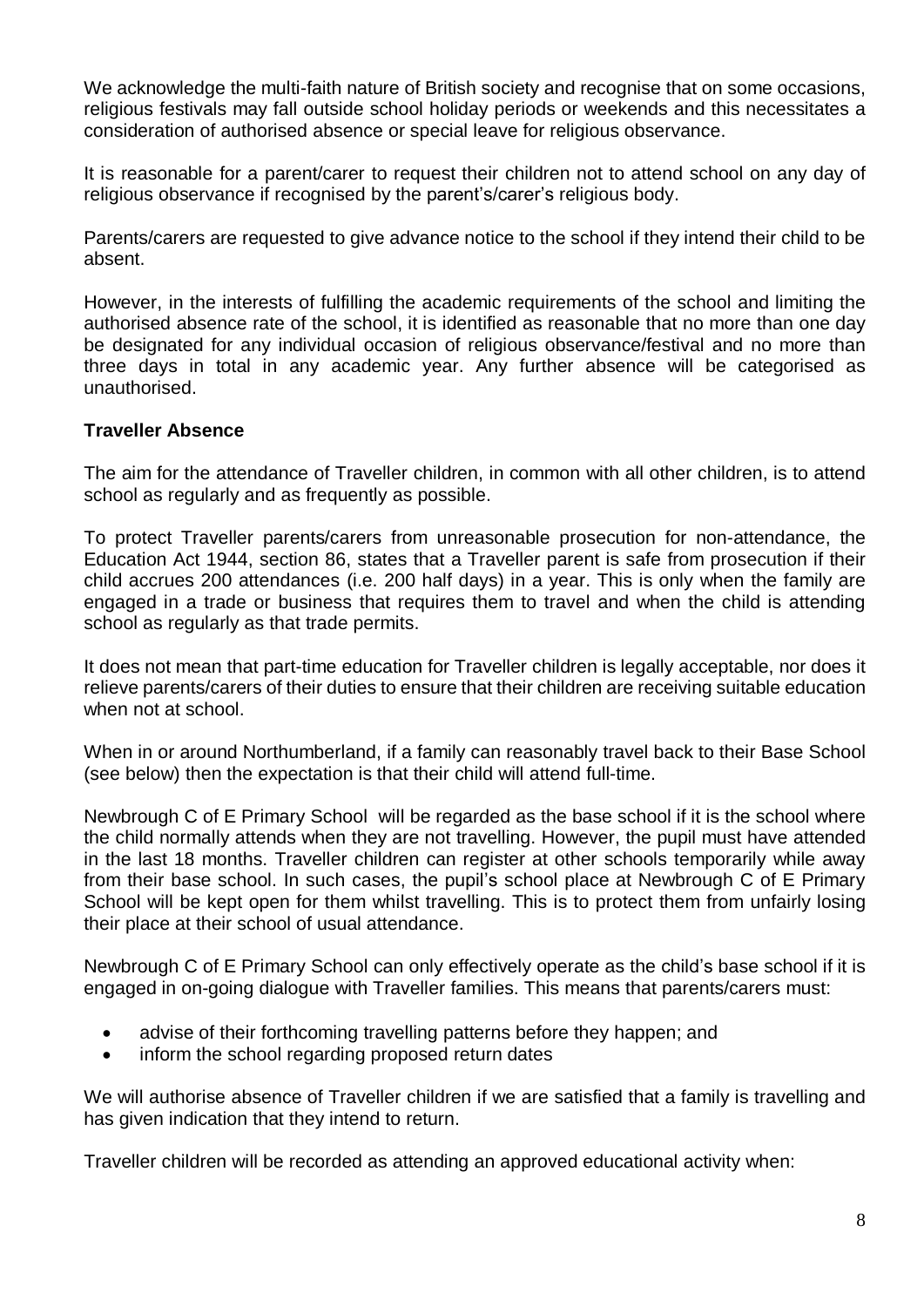- The child is on roll and attending another visited school
- Undertaking supervised educational activity under the jurisdiction of another Local Authority's Traveller Education Service
- The child is undertaking computer based distance learning that is time evidenced

Where Traveller children are registered pupils at a school and are known to be present either at a site (official or otherwise) or in a house and are not attending school, the absence will be investigated in the same way as that for any pupil.

#### **Late Arrival**

Registration begins at 8.55am, pupils arriving after this time will be marked as present but arriving late. (L) The register will close at 9.15am; pupils arriving after the close of register will be recorded as late after registration (U), this will not be authorised and will count as an absence for that school session.

On arrival after the close of register, pupils must immediately report to the school office to ensure that we can be responsible for their health and safety whilst they are in school.

Absence will only be **authorised** if a satisfactory explanation for the late arrival can be provided, for example, evidence of attendance at a medical appointment.

The absence will be recorded as **unauthorised** if the pupil has arrived late without justifiable cause, for example, if they woke up late or were waiting for their uniform to dry.

#### **Un-authorised absence.**

Absence will not be authorised unless parents have provided a satisfactory explanation and that it has been accepted as such by the school.

Examples of unsatisfactory explanations include:

- A pupil's/family member's birthday
- Shopping for uniforms/shoes
- Having hair cut
- Closure of a sibling's school for INSET (or other) purposes
- Illness where the child is considered well enough to attend school
- Leave of Absence taken without the authorisation of school

#### **Deletions from the Register**

In accordance with the Education (Pupil Registration) (England) Regulations 2006, pupils will only be deleted from the register when one of the following circumstances applies:

- The pupil has ceased to be of compulsory school age
- Permanent exclusion has occurred and procedures have been completed
- Death of a pupil
- Transfer between schools
- Pupil withdrawn to be educated outside the school system
- Failure to return from an extended holiday after both the school and the local authority have tried to locate the pupil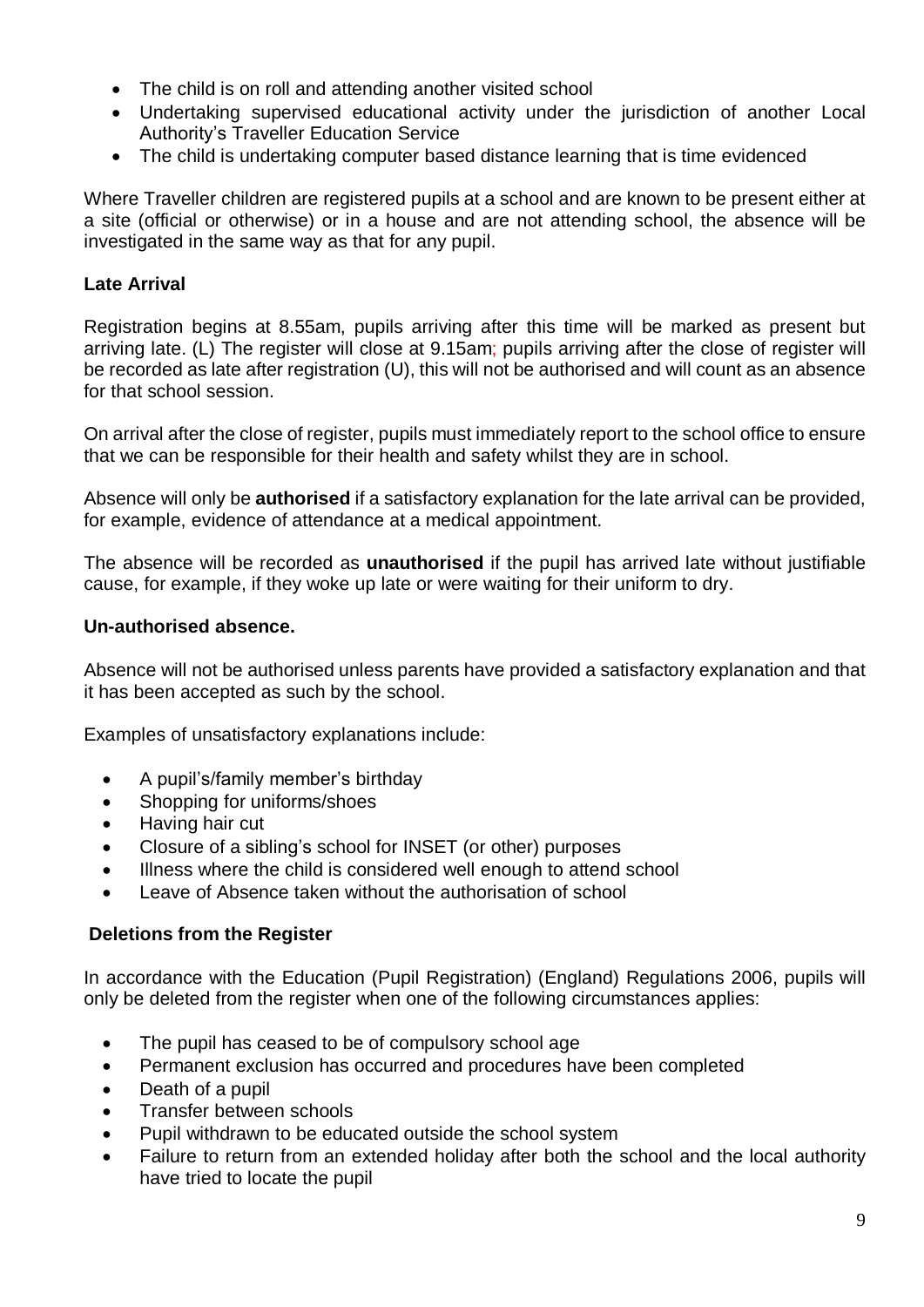- A medical condition prevents their attendance and return to the school before ending compulsory school-age
- In custody for more than four months (in discussion with The Youth Offending Team)
- 20 days continuous unauthorised absence and both the local authority and school have tried to locate the pupil
- Left the school but not known where he/she has gone after both the school and the local authority have tried to locate the pupil
- The school is replaced by another school on a School Attendance Order
- The School Attendance Order is revoked by the local authority

At Newbrough Church of England Primary School we will follow Northumberland County Council's Children Missing Education Protocol when a pupil's whereabouts is unknown.

#### **Using Attendance Data**

Pupil's attendance will be monitored and may be shared with the Local Authority and other agencies if a pupil's attendance is a cause for concern.

Indicators next to a pupil's name will show if their attendance has, stayed the same, improved or deteriorated This pupil level data will be used to trigger school action as set out in the escalation of intervention ( EXAMPLE Appendix 1).

. Attendance data will also be used to identify emerging patterns and trends to inform whole school/partnership strategies to improve attendance and attainment.

At Newbrough Church of England Primary School we will share attendance data with the Department for Education and the local authority as required.

All information shared will be done so in accordance with the Data Protection Act 1998.

#### **Support Systems**

School recognises that poor attendance is often a sign that there are more serious issues going on in a child's life. This may be linked to problems at home and or in school. Parents/carers should make school aware of any difficulties or changes in circumstances that may affect their child's attendance and or behaviour in school, for example, bereavement, divorce/separation, incidents of domestic abuse. This will help the school identify any additional support that may be required.

At Newbrough Church of England Primary School we recognise that some pupils could be more likely to require additional support to attain good attendance, for example, those pupils with special educational needs, those with physical or mental health needs, migrant and refugee pupils and looked after children.

The school will implement strategies to support improved attendance. Strategies used may include where appropriate:

- Discussion with parents and pupils
- Attendance panels/ School Attendance Contracts ( EXAMPLE Appendix 2)
- Attendance report cards
- Referrals to support agencies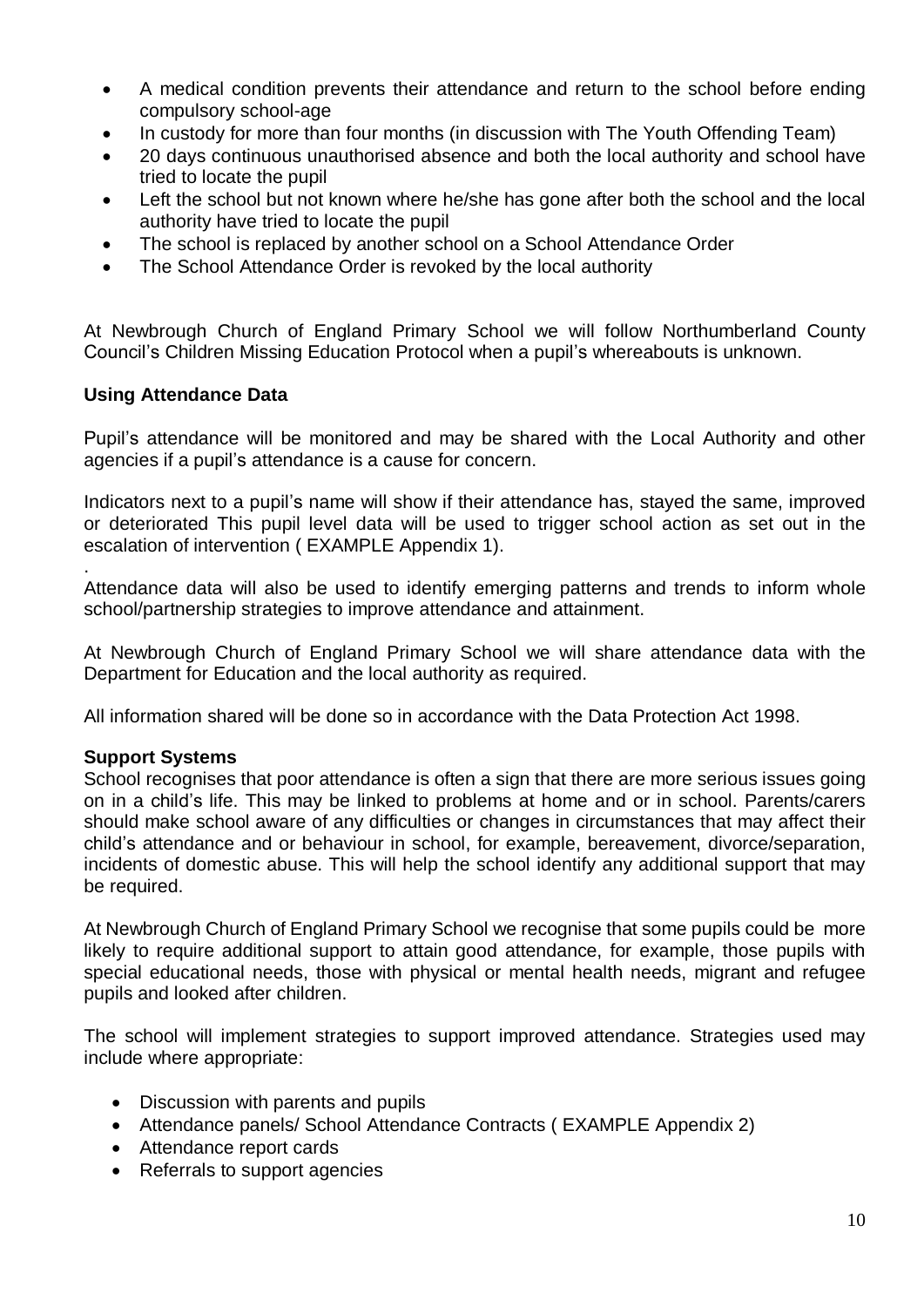- Pupil Voice Activities
- Friendship groups
- PSHE
- Family learning
- Reward systems
- Time limited part time time-tables
- Additional learning support
- Behaviour support
- Inclusion units
- Reintegration support packages

Support offered to families will be child -centred and planned in discussion and agreement with both parents/carers and pupils.

Where parents/carers fail or refuse to engage with the support offered and further unauthorised absence occurs, we will refer to Education Welfare and the use of legal sanctions will be considered.

**Parenting Contracts** (Used in conjunction with Fast Track to Attendance) (Anti-Social Behaviour Act 2003)

A Parenting contract is a voluntary agreement between school, the parent/ carer and the Local Authority (EWO). It can also be extended to include the child depending on age.

The contract will outline attendance targets and will detail agreed actions that will help to achieve the target.

The contract can be used as evidence in a prosecution should parents fail to carry out agreed actions.

Parenting Contracts will be used in accordance with Northumberland County Council's Protocol.

#### **Legal Sanctions**

#### **Prosecution**.

Where intervention by school and the Education Welfare Officer fails to bring about an improvement in attendance, legal action in the Magistrates' Court may be taken. The school will provide Education Welfare / Local Authority with evidence required for a prosecution under Section 444 of the Education Act 1996 and will appear as a prosecution witness if required by the court. This is to ensure that parents realise their own responsibilities in ensuring attendance at school and most importantly about returning children to education.

Section 444 of the Education Act 1996 states that if a parent fails to ensure the regular school attendance of their child if he/she is a registered pupil at a school and is of compulsory school age, then they are guilty of an offence.

A parent found guilty of this offence can be fined up to £2500 and or be imprisoned for a period of three months.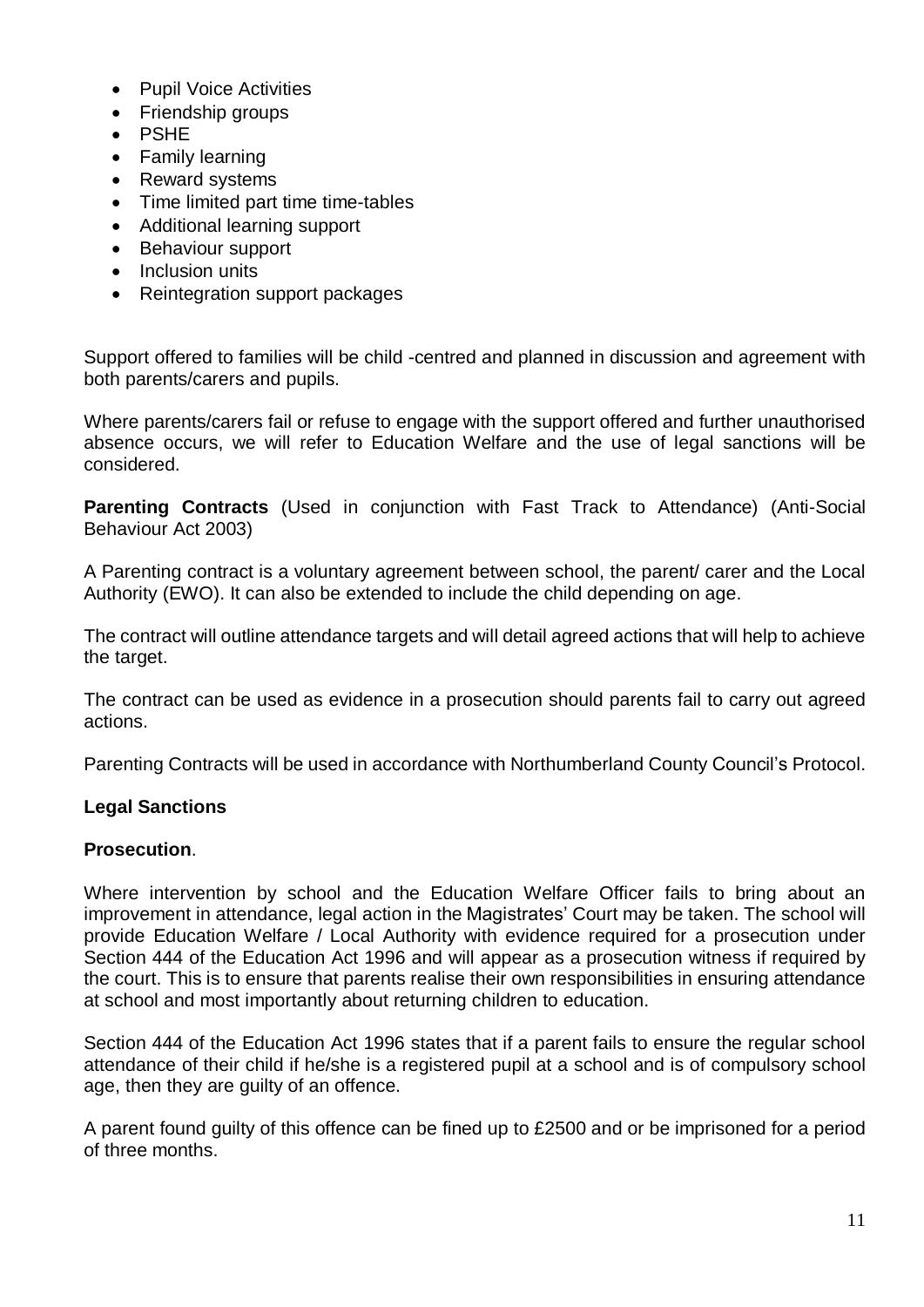Alternatives to Section 444 prosecution are; Penalty Notices or an Education Supervision Order.

#### **Penalty Notices**

(Anti-Social Behaviour Act 2003) Penalty Notices will be considered in accordance with Northumberland County Council's Protocols

A Penalty Notice gives the parent the opportunity to discharge themselves of their legal responsibility if a £60 fine is paid within 22 days or £120 if paid within 28 days of the date the Notice was issued. Failure to pay the Penalty Notice may result in a prosecution under Section 444 of the Education Act 1996.

#### **PROMOTING GOOD ATTENDANCE (Appendix1)**

| % Attendance | <b>Key Person</b>    | <b>Action(s)</b>                                                                                                                                                                                                                                                  | <b>Support Entitlement</b>                                       |
|--------------|----------------------|-------------------------------------------------------------------------------------------------------------------------------------------------------------------------------------------------------------------------------------------------------------------|------------------------------------------------------------------|
| 100%-98%     | <b>Class teacher</b> | <b>Encourage attendance</b><br>$\bullet$<br><b>Ensure all absence is</b><br>$\bullet$<br>followed up.<br><b>First Day Call</b><br><b>Accurate and consistent</b><br>marking of registers                                                                          | • Postcards and or<br>letters home for<br>positive<br>attendance |
| 98%-95%      | <b>Class Teacher</b> | <b>Encourage positive</b><br>$\bullet$<br>attendance<br><b>Remind pupils of</b><br>attendance targets<br>Inform HT of any<br>deteriorating attendance<br>patterns and follow up.<br><b>Contact parent/carer</b><br><b>Fully support attendance</b><br>challenges. | • Continued school<br>support                                    |
| 95%-93%      | <b>Class Teacher</b> | • Contact parent/carer<br><b>Letter home and/or arrange</b><br>meeting with parent/carer<br><b>Agree attendance plan</b>                                                                                                                                          | <b>Support for</b><br>pupils in school<br>- target set           |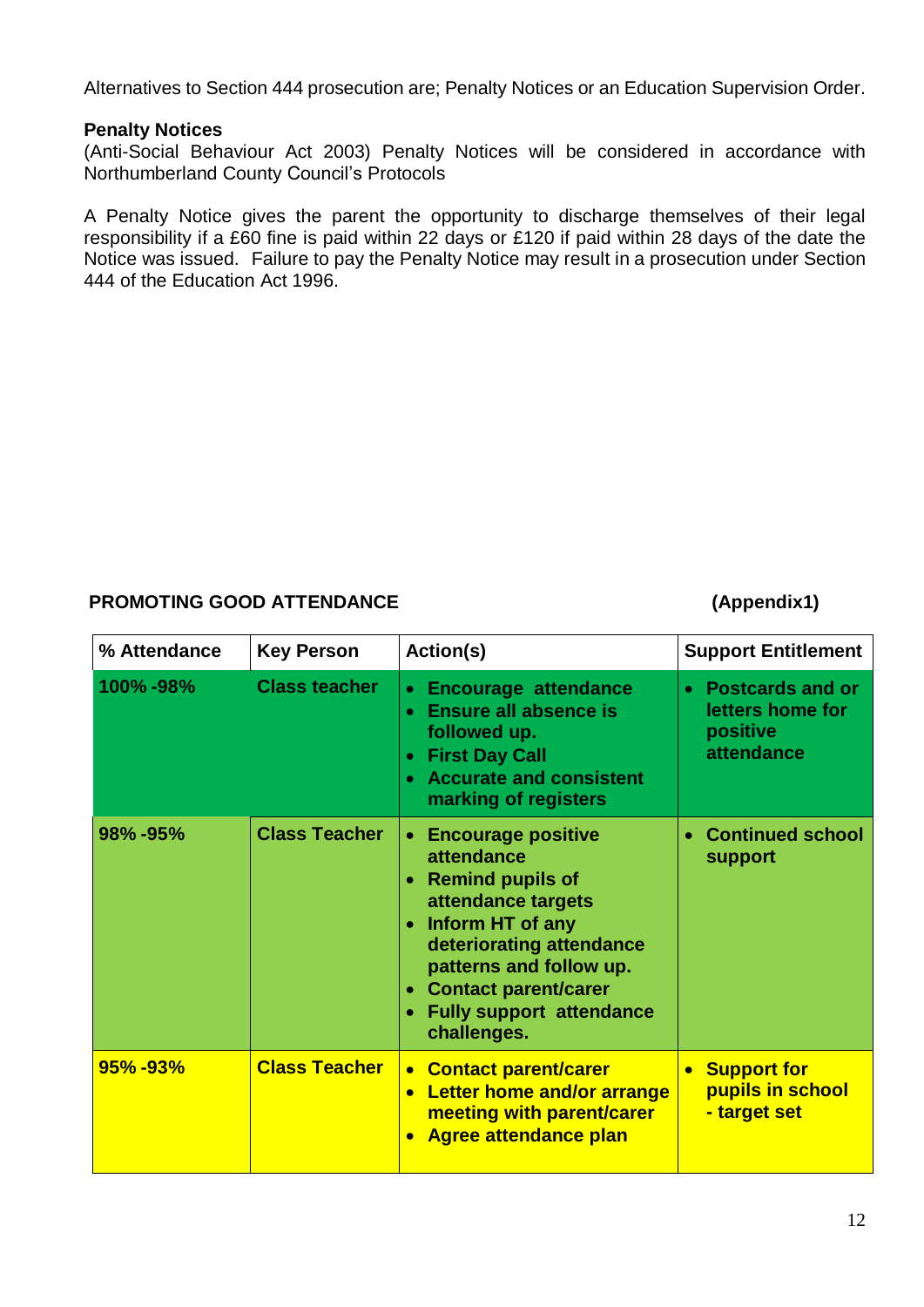| 92%-91%       | <b>Headteacher</b><br>and Class<br><b>Teacher</b>                                                                                           | <b>Letter home-Review action</b><br>$\bullet$<br>plan<br><b>Meet with pupil and</b><br>$\bullet$<br>parent/carer<br><b>Advise parent /carer no</b><br>further absence due to<br>illness will be authorised<br>without evidence<br><b>Attendance panel</b>                      | <b>Home visit</b><br><b>Discussion at a</b><br>$\bullet$<br>pupil meeting as<br>appropriate.<br>• EHA if<br>appropriate. |
|---------------|---------------------------------------------------------------------------------------------------------------------------------------------|--------------------------------------------------------------------------------------------------------------------------------------------------------------------------------------------------------------------------------------------------------------------------------|--------------------------------------------------------------------------------------------------------------------------|
| 90% and below | Headteacher,<br><b>SAL</b><br><b>Education</b><br><b>Welfare</b><br>Officer/<br><b>Attendance</b><br><b>Officer</b><br><b>Class Teacher</b> | • Letter home advising<br>referral to EW.<br><b>EW case work undertaken</b><br>$\bullet$<br><b>LA Action including:</b><br>$\bullet$<br><b>Warning Notice</b><br><b>Penalty Notice</b><br>ö<br><b>Education Supervision</b><br>$\bullet$<br><b>Order</b><br><b>Prosecution</b> | • Continued<br>support from<br>school/EWO and<br>and other<br>agencies where<br>appropriate                              |

#### **ALWAYS RECORD PHONE CALLS, MEETINGS AND ACTIONS**

### **Appendix 2 EXAMPLE ONLY**

#### **NEWBROUGH C OF E PRIMARY SCHOOL SCHOOL ATTENDANCE CONTRACT**

| Name of Child:      | AGE:<br>DOB:<br>School Year Group: |
|---------------------|------------------------------------|
| Home Address:       |                                    |
| School:<br>Address: |                                    |
|                     |                                    |
| Parent/Carer (1):   |                                    |
|                     |                                    |
|                     |                                    |
| Parent/Carer (2):   |                                    |
|                     |                                    |

**CONTRACT:-**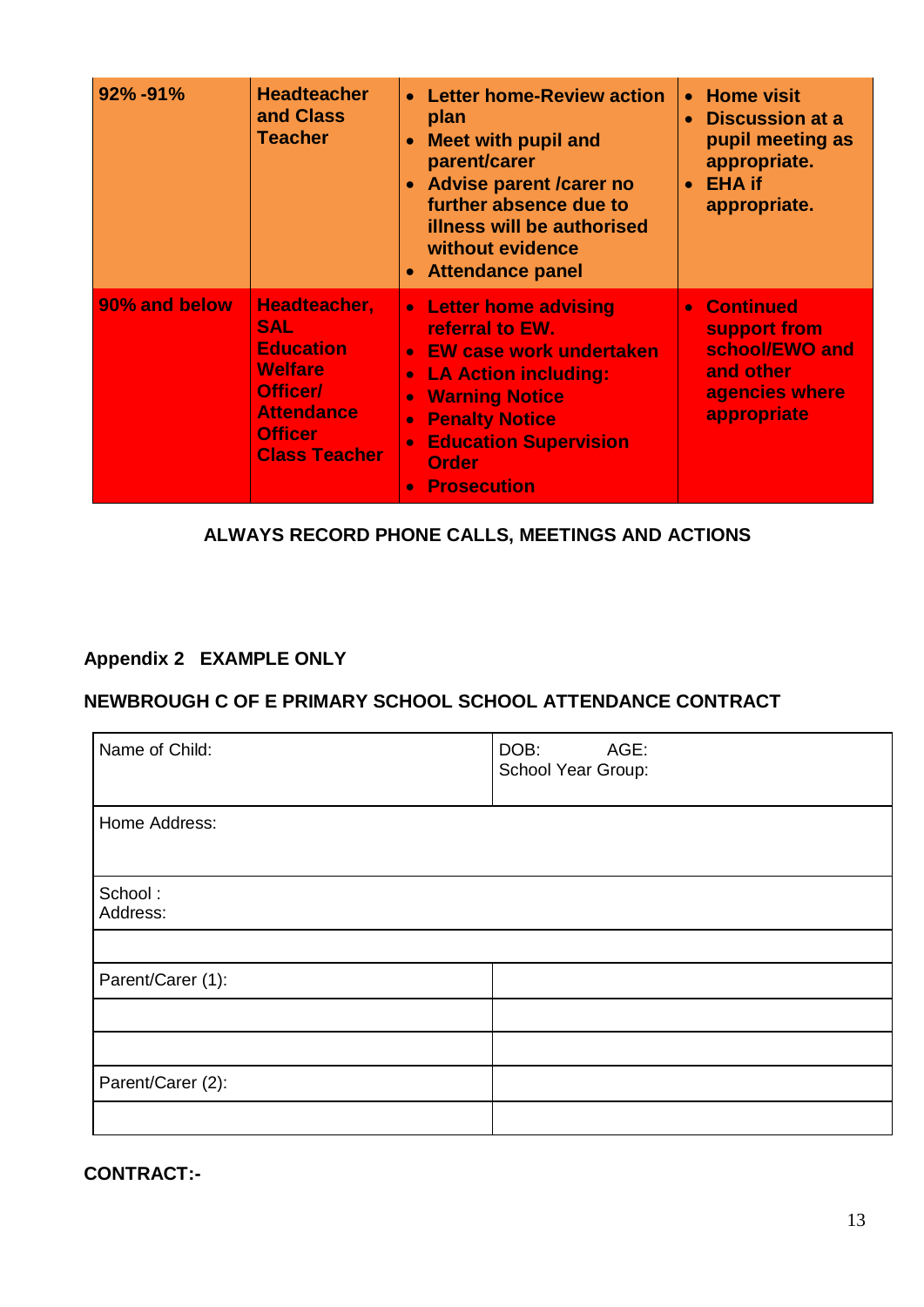For your child to gain the greatest benefit from his/her education it is vital that he/she attends regularly and be at school, on time, every day the school is open unless the reason for the absence is unavoidable.

It is very important therefore that you make sure that …………………….. (Name) attends regularly.

WHY REGULAR ATTENDANCE IS IMPORTANT

Any absence affects the pattern of your child's schooling and regular absence will seriously affect his/her learning. Any pupil's absence disrupts teaching routines so may affect the learning of others in the same class.

#### **Ensuring your child's regular attendance at school is your legal responsibility and permitting absence from school without a good reason creates an offence in law and may result in prosecution.**

#### UNDERSTANDING ABSENCE

Every half-day absence from school has to be classified by the school (NOT BY THE PARENTS), as either AUTHORISED or UNAUTHORISED. This is why information about the cause of any absence is always required, preferably in writing.

Authorised absences are mornings and or afternoons away from school for a good reason, such as emergencies or other unavoidable cause.

Unauthorised absences are those which the school does not consider reasonable and for which no "leave" has been given. This type of absence can lead to the Authority using sanctions and/or legal proceedings. Unauthorised absence that could trigger legal proceedings includes:

- Parents/carers keeping children off school unnecessarily
- truancy before or during the school day
- absences which have never been properly explained
- children who arrive at school after registration has closed.
- shopping, looking after other children or birthdays
- day trips and holidays in term time which have not been agreed.

Whilst any child may be off school because they are ill, sometimes they can be reluctant to attend school. Any problems with regular attendance are best sorted out between the school, the parents and the child. If your child is reluctant to attend, it is not acceptable to cover up his/her absence or to give in to pressure to excuse him/her from attending. This gives the impression that attendance does not matter and usually make things worse. If your child's attendance at school is affected by persistent illness the school will not authorise the absence until they are satisfied the absence is valid.

#### PERSISTANT ABSENTEE (PA)

A pupil becomes a 'persistent absentee' when they miss 10% or more schooling across the school year FOR WHATEVER REASON. Absence at this level damages your child's educational prospects and we need the fullest support and co-operation of parents/carers to tackle this.

We monitor all absence thoroughly. If your child is seen to have reached the PA mark or is at risk of moving towards that mark you will be informed of this immediately.

#### PROCEDURES

If your child is absent you must: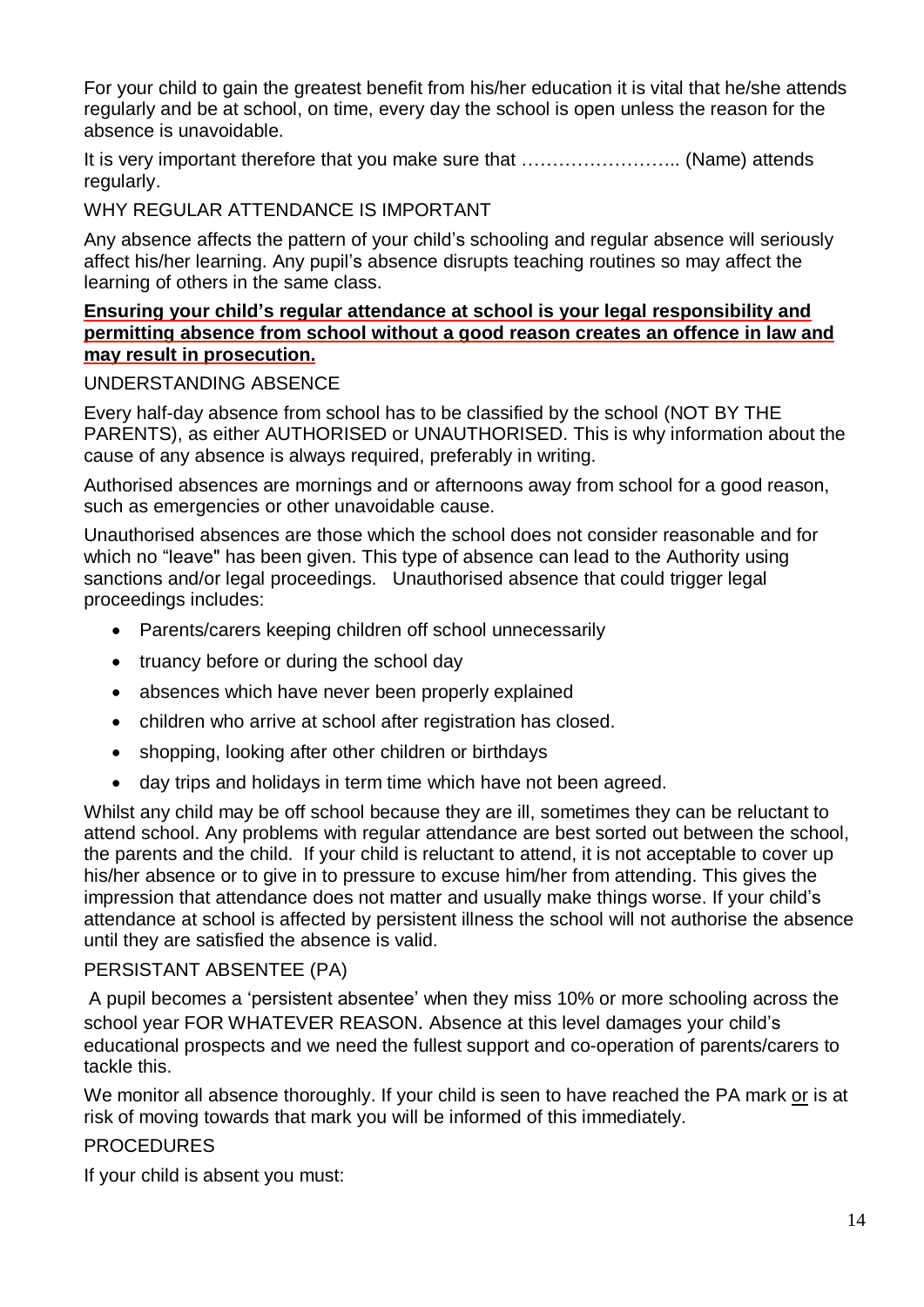- Contact the school as soon as possible on the first day of absence;
- Send a note in to school on the first day they return with an explanation of the absence and the dates of the absence – you should do this even if you have already telephoned.
- Or, you can call into school and report to reception, who will arrange for a member of staff to speak with you.

If your child's attendance deteriorates we will:

- Write to you.
- invite you in to school if absences persist to discuss the situation with the appropriate staff
- Refer you to the Education Welfare Service

#### CONTACT DETAILS

There are times when the school and or Education Welfare need to contact you about lots of things, including absence, so we need to have your contact details at all times. Help us to help you and your child by making sure we always have an up to date number – if we don't then something important may be missed

Parents/Carers are expected to contact school at an early stage and to work with the staff in resolving any problems together. This is nearly always successful. If difficulties cannot be sorted out in this way, Education Welfare will become involved. The service will also try to resolve the situation by agreement but, if other ways of trying to improve your child's attendance have failed and unauthorised absences persist, then sanctions such as Penalty Notices, Education Supervision Orders or prosecutions in the Magistrates Court will be used. Full details of the options open to enforce attendance at school are available from the Education Welfare Service/ Local Authority.

#### LATENESS

Poor punctuality is not acceptable. If your child misses the start of the day he/she can miss work and time with his/her class teacher getting vital information and news for the day. Late arriving pupils also disrupt lessons, can be embarrassing for the child and can also encourage absence.

The school day starts at 8.55am and we expect your child to be in class at that time. Registers are marked twice a day and your child will receive a late mark if he/she is not punctual.

In accordance with the Regulations, if your child arrives after the close of registration he/she will receive a mark that shows him/her to be on site, but this will **not** count as a present mark and it will mean they have an unauthorised absence.

If your child has a persistent late record you will be asked to meet with staff in school to resolve the problem, but you can approach staff at any time if you are having problems getting your child to school on time

Leave of Absence in term time.

Any applications for leave must be made in advance and granting leave is at the discretion of the head teacher. In making a decision the Head Teacher will consider the exceptional circumstances of each application individually, including any previous pattern of leave or absence in term time.

Full details of the attendance policy and procedures are available from the school.